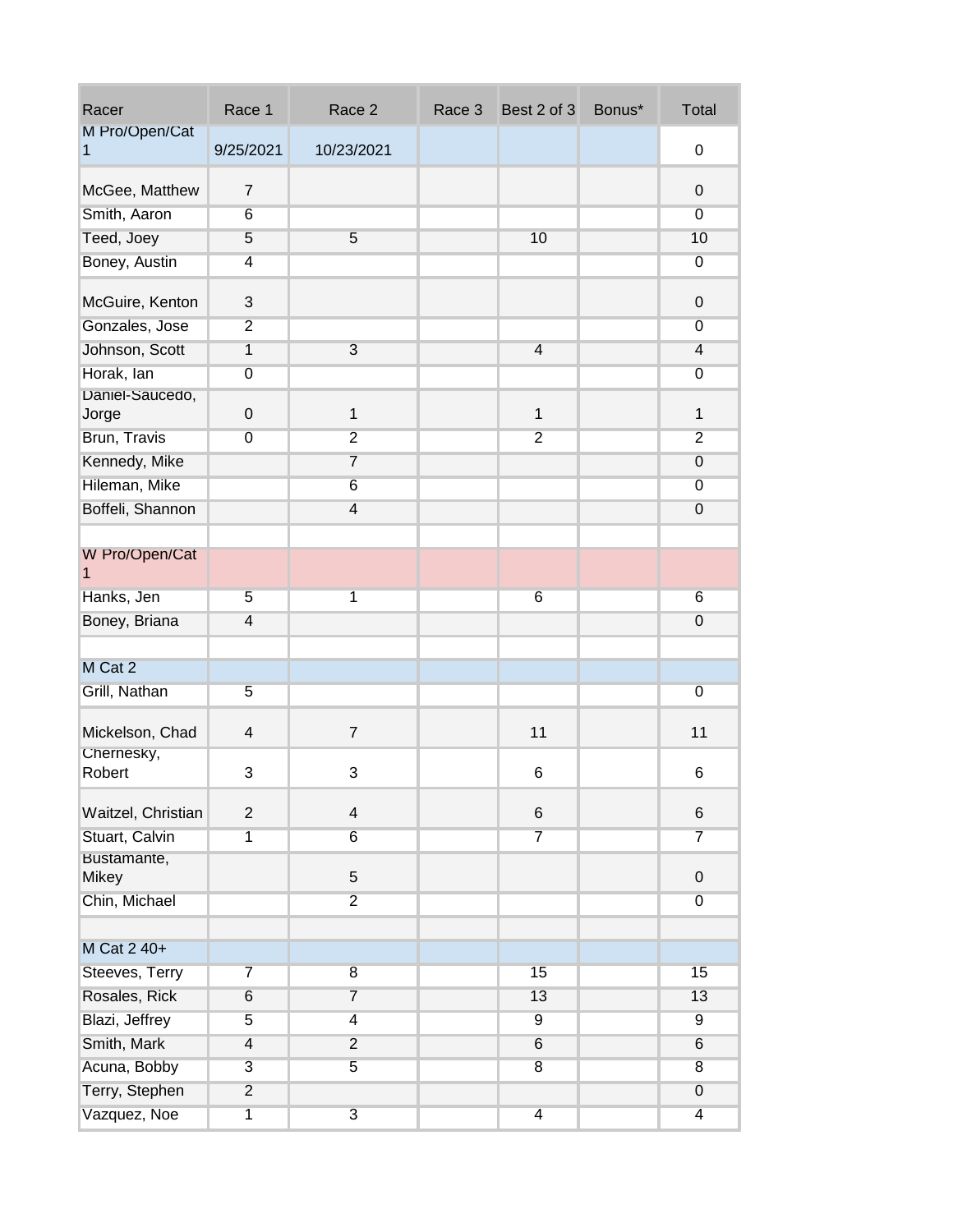| Burris, Andrew            | $\overline{0}$          | 1              | $\overline{1}$ | 1                |
|---------------------------|-------------------------|----------------|----------------|------------------|
| Micali, Joey              | $\overline{0}$          |                |                | $\overline{0}$   |
| Ehrenberg,                |                         |                |                |                  |
| Sammy                     | $\boldsymbol{0}$        |                |                | $\pmb{0}$        |
| Utt, Lars                 |                         | 9              |                | $\overline{0}$   |
| Jerez, Isiah              |                         | $6\phantom{1}$ |                | $\overline{0}$   |
| Tellez, Oscar             |                         | $\overline{0}$ |                | $\overline{0}$   |
|                           |                         |                |                |                  |
| W Cat 2                   |                         |                |                |                  |
| Montenegro, Lelis         | 5                       |                |                | $\mathsf 0$      |
| Berquist, Celeste         | 4                       |                |                | 0                |
| Eaton, Jessie             | $\overline{3}$          |                |                | $\overline{0}$   |
| Graham, Barbara           | $\overline{2}$          |                |                | 0                |
| Moser, Lauren             |                         | $\overline{5}$ |                | $\overline{0}$   |
| Kloner, Alissa            |                         | $\overline{4}$ |                | $\overline{0}$   |
|                           |                         |                |                |                  |
| Landy, Stephanie          |                         | $\mathfrak{S}$ |                | $\mathsf 0$      |
| Bennett, Chloe            |                         | $\overline{2}$ |                | $\overline{0}$   |
| Gutierrez, Ana<br>Karen   |                         | 1              |                | $\mathsf 0$      |
|                           |                         |                |                |                  |
| M Cat 3                   |                         |                |                |                  |
| Ross, Craig               | $\overline{5}$          |                |                | $\overline{0}$   |
| Coleman, Greg             | $\overline{4}$          |                |                | $\overline{0}$   |
| Stewart, Zane             | $\overline{3}$          |                |                | $\overline{0}$   |
|                           |                         |                |                |                  |
| M Cat 3 40+               |                         |                |                |                  |
| Verts, Drew               | $\overline{5}$          |                |                | $\overline{0}$   |
| Montanez,                 |                         |                |                |                  |
| Michael                   | $\overline{\mathbf{4}}$ | 5              | 9              | 9                |
| Rooker, Chuck             | $\overline{3}$          | $\overline{2}$ | 5              | $\overline{5}$   |
| Artis, Brian              |                         | $\overline{4}$ |                | $\overline{0}$   |
| Lee, Kennedy              |                         | $\overline{3}$ |                | $\boldsymbol{0}$ |
|                           |                         |                |                |                  |
| <b>JR Boys 14 &amp; U</b> |                         |                |                |                  |
| Micali, Joey Jr.          | $\overline{5}$          |                |                | $\overline{0}$   |
| Blazi, Isaac              | $\overline{4}$          | $\overline{5}$ | $\overline{9}$ | $\overline{9}$   |
| Jerez, Isaiah             | $\overline{3}$          | 6              | $\overline{9}$ | $\overline{9}$   |
| Stuart, Laird             | $\overline{2}$          | $\overline{7}$ | $\overline{9}$ | $\overline{9}$   |
| Bennett, Dax              | $\overline{1}$          | $\overline{4}$ | $\overline{5}$ | $\overline{5}$   |